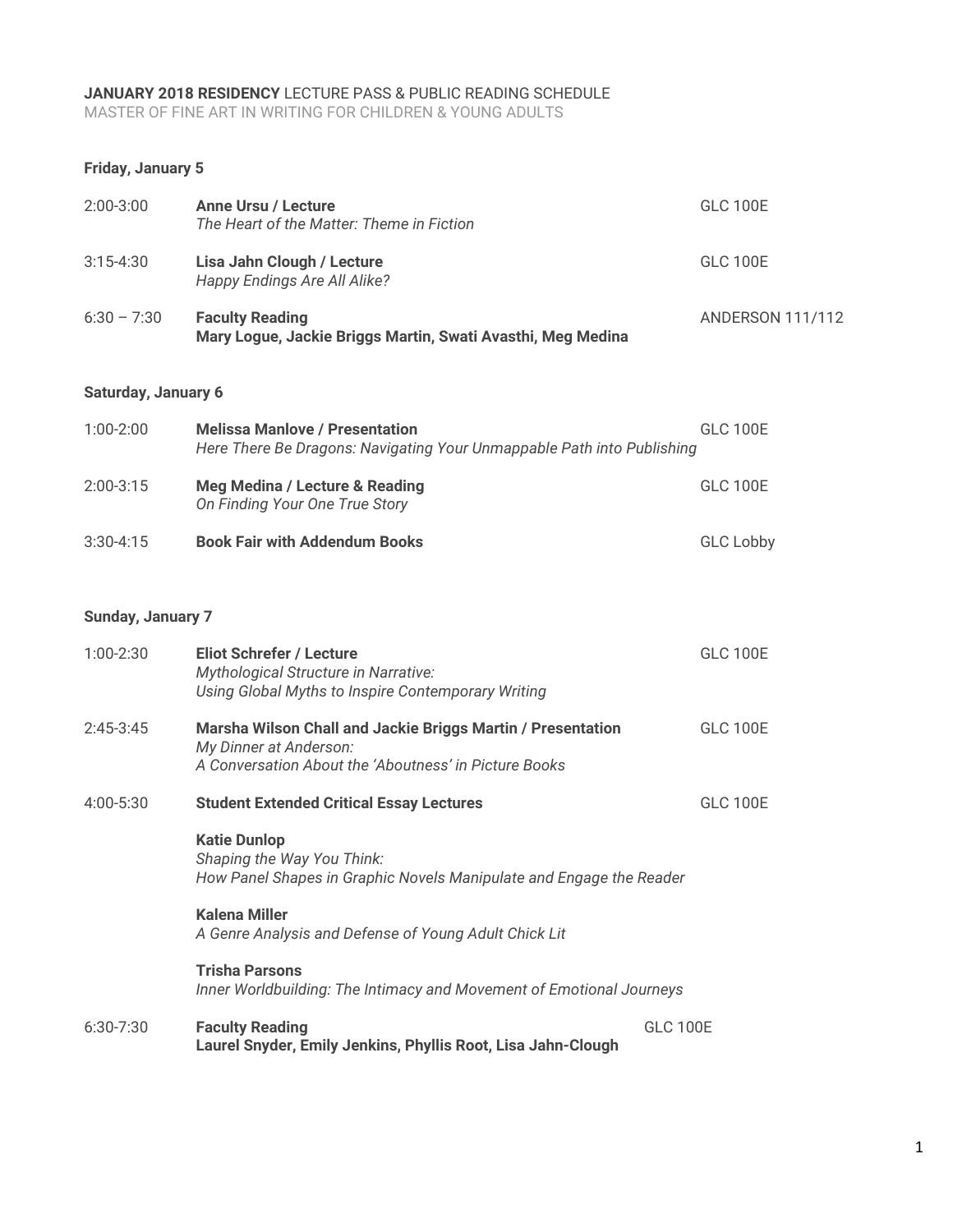## **Monday, January 8**

| 2:15:3:45                    | <b>Claire Rudolf Murphy / Lecture</b><br>Twining Trail: Theme and Nonfiction                                                                                                                                                           | <b>GLC 100E</b> |
|------------------------------|----------------------------------------------------------------------------------------------------------------------------------------------------------------------------------------------------------------------------------------|-----------------|
| 6:30-7:30                    | <b>Faculty Readings</b><br>Claire Rudolf Murphy, Eliot Schrefer, Marsha Wilson Chall                                                                                                                                                   | <b>GLC 100E</b> |
| <b>Tuesday, January 9</b>    |                                                                                                                                                                                                                                        |                 |
| $2:15-3:15$                  | <b>Swati Avasthi / Lecture</b><br>Closure & Connections: Making Room for Your Reader                                                                                                                                                   | <b>GLC 100E</b> |
| $3:45 - 5:00$                | <b>Faculty: The Writing Life</b><br>The Writing Life, Ways of Making a Living as a Writer:<br>Teaching, School Visits, Conference Presentations, etc.<br>(Eliot Schrefer, Emily Jenkins, Lisa Jahn-Clough, Debbie Kovacs, Nina LaCour) | <b>GLC 100E</b> |
| 6:30-7:30                    | <b>Faculty Readings</b><br>Anne Ursu, Nina LaCour, Kelly Barnhill                                                                                                                                                                      | <b>GLC 100E</b> |
| <b>Wednesday, January 10</b> |                                                                                                                                                                                                                                        |                 |
| $1:00-2:00$                  | <b>Nina LaCour / Lecture</b><br>Getting to the Heart of the Matter: Exploratory Revision                                                                                                                                               | <b>GLC 100E</b> |
| $3:30 - 4:30$                | <b>Student Extended Critical Essay Lectures</b>                                                                                                                                                                                        | <b>GLC 100E</b> |
|                              | <b>Ben Cromwell</b><br>Dirty Business: Murder, Resilience and Empathy in Young Adult Literature                                                                                                                                        |                 |
|                              | <b>Emily Hill</b><br>Breaths in Plotting: The Space Between Setbacks and Steps                                                                                                                                                         |                 |
|                              | <b>Tom Sebanc</b><br>Who's in Control of the Story?<br>Understanding Metafictive Picture Books and Their Potential to Develop More Critical Readers                                                                                    |                 |
| Friday, January 12           |                                                                                                                                                                                                                                        |                 |
| $1:15 - 2:15$                | <b>Student Extended Critical Essay Lectures</b>                                                                                                                                                                                        | <b>GLC 100E</b> |
|                              | <b>Elizabeth Selin</b><br>Inside Jokes                                                                                                                                                                                                 |                 |
|                              | <b>Jessica Kieran</b><br>Why Doesn't Anyone Write About the Elephant In My Room?:<br>The Unplumbed Impact of Adoption on Identity Formation                                                                                            |                 |
| $6:30-7:45$                  | <b>Grad Readings</b><br>Chris McDonnell, Stephanie Bongas, Ronny Khuri                                                                                                                                                                 | <b>GLC 100E</b> |